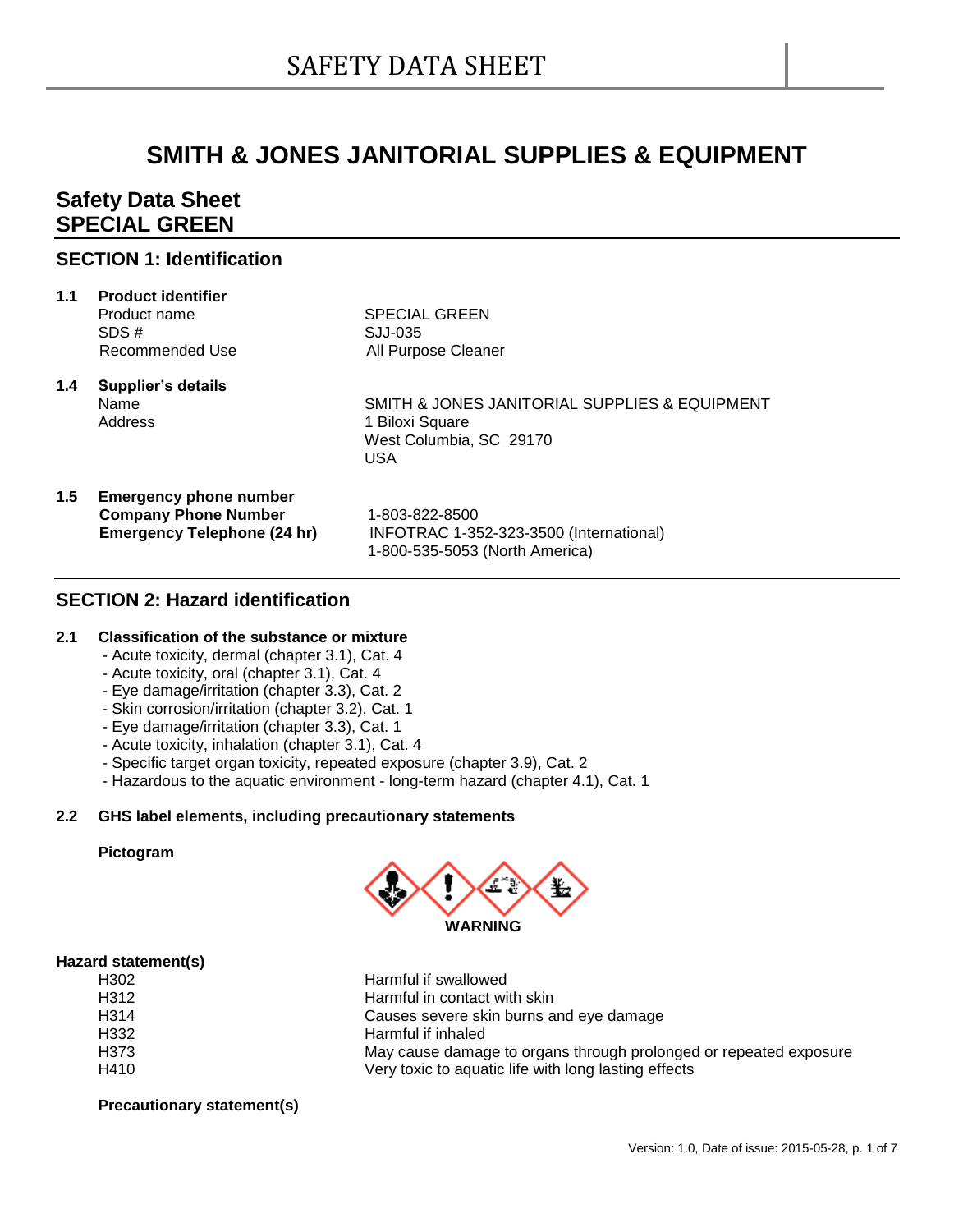| P <sub>261</sub> | Avoid breathing dust/fume/gas/mist/vapors/spray.                            |
|------------------|-----------------------------------------------------------------------------|
| P <sub>262</sub> | Do not get in eyes, on skin, or on clothing.                                |
| P <sub>264</sub> | Wash  thoroughly after handling.                                            |
| P <sub>270</sub> | Do not eat, drink or smoke when using this product.                         |
| P <sub>271</sub> | Use only outdoors or in a well-ventilated area.                             |
| P <sub>273</sub> | Avoid release to the environment.                                           |
| P <sub>280</sub> | Wear protective gloves/protective clothing/eye protection/face protection.  |
| P301+P312        | IF SWALLOWED: Call a POISON CENTER/doctor//if you feel unwell,              |
| P301+P330+P331   | IF SWALLOWED: Rinse mouth. Do NOT induce vomiting.                          |
| P303+P361+P353   | IF ON SKIN (or hair): Take off immediately all contaminated clothing. Rinse |
|                  | skin with water/shower. Get medical advice/attention.                       |
| P304+P340        | IF INHALED: Remove person to fresh air and keep comfortable for breathing.  |
| P305+P351+P338   | IF IN EYES: Rinse cautiously with water for several minutes. Remove         |
|                  | contact lenses if present and easy to do. Continue rinsing.                 |
| P312             | Call a POISON CENTER/doctor/ if you feel unwell.                            |
| P363             | Wash contaminated clothing before reuse.                                    |
| P391             | Collect spillage.                                                           |
|                  |                                                                             |

## **2.3 Other hazards which do not result in classification**

## **SECTION 3: Composition/information on ingredients**

#### **3.2 Mixtures**

### **Hazardous components**

| <b>Butoxyethanol "BUTYL"</b>                      |                               |  |
|---------------------------------------------------|-------------------------------|--|
| Concentration                                     | $5 - 10 \%$                   |  |
| EC no.                                            | 203-905-0                     |  |
| CAS no.                                           | 111-76-2                      |  |
| Index no.                                         | 603-014-00-0                  |  |
| - Acute toxicity (chapter 3.1), Cat. 4            |                               |  |
| - Eye damage/irritation (chapter 3.3), Cat. 2     |                               |  |
| - Skin corrosion/irritation (chapter 3.2), Cat. 2 |                               |  |
| H302                                              | Harmful if swallowed          |  |
| H312                                              | Harmful in contact with skin  |  |
| H315                                              | Causes skin irritation        |  |
| H <sub>319</sub>                                  | Causes serious eye irritation |  |
| H332                                              | Harmful if inhaled            |  |

#### **Coconut Oil Acid Diethanolamine Condensate (2/1) Concentration CAS no. CAS no. 68130-42-9**

| GAS NO.                                         | 08130-42-9 |                                                                                           |
|-------------------------------------------------|------------|-------------------------------------------------------------------------------------------|
|                                                 |            | Poly(oxy-1,2-ethanediyl), alpha-hydro-omega-hydroxy-, mono-C8-10-alkyl ethers, phosphates |
| Concentration                                   |            | $1 - 3%$                                                                                  |
| CAS no.                                         |            | 68130-47-2                                                                                |
| Nonyl phenol ethoxylate<br><b>Concentration</b> | $1 - 3 \%$ |                                                                                           |

| --------------            |            |                 |
|---------------------------|------------|-----------------|
| CAS no.                   |            | $9016 - 45 - 9$ |
| Index no.                 |            | 603-071-00-1    |
| Sodium Nitrilo-triacetate |            |                 |
| <b>Concentration</b>      | $1 - 3\%$  |                 |
| CAS no.                   | 18663-53-8 |                 |
|                           |            |                 |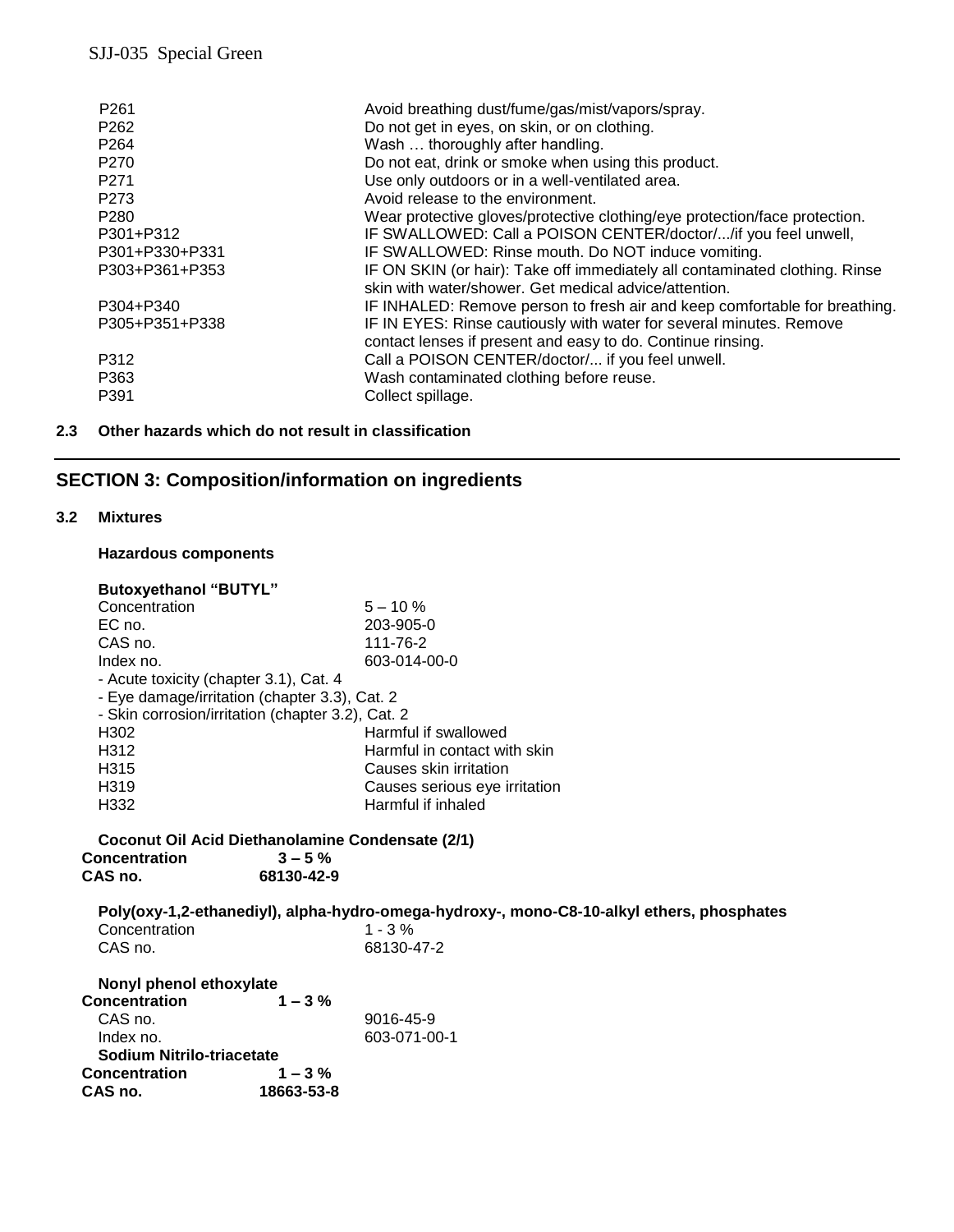## **SECTION 4: First-aid measures**

#### **4.1 Description of necessary first-aid measures**

| If inhaled              | Remove from exposure. Keep warm and at rest. If there is difficulty in<br>breathing, give oxygen. If breathing stops or shows signs of failing, give<br>artificial respiration. Do not use mouth to mouth ventilation. Obtain medical<br>attention urgently. |
|-------------------------|--------------------------------------------------------------------------------------------------------------------------------------------------------------------------------------------------------------------------------------------------------------|
| In case of skin contact | Immediately wash skin thoroughly with soap and water. Remove<br>contaminated clothing as washing proceeds. Contaminated clothing should<br>be washed or dry-cleaned before re-use. Obtain medical attention if blistering<br>occurs or redness persists.     |
| In case of eye contact  | Immediately flood the eye with plenty of water for at least 15 minutes, holding<br>the eye open. Obtain medical attention urgently.                                                                                                                          |
| If swallowed            | Wash out mouth with water. Have victim drink 240-300ml of water to dilute<br>stomach contents. Obtain medical attention. Do not induce vomiting.                                                                                                             |

#### **4.2 Most important symptoms/effects, acute and delayed**

Inhalation: Exposure to vapour may have the following effects: muscular weakness. central nervous system depression.

Ingestion: Swallowing may have the following effects: diarrhea. nausea. vomiting. headache. drowsiness. central nervous system depression. Aspiration during swallowing or vomiting may severely damage the lungs.

Skin contact: Skin absorption may be a significant route for exposure. Repeated or prolonged contact may produce defatting of the skin leading to irritation and dermatitis.

Eye Contact: Liquid or vapour will cause conjunctival irritation and possibly corneal damage.

## **SECTION 5: Fire-fighting measures**

#### **5.1 Suitable extinguishing media**

Do not use water jet. Use water spray, alcohol-resistant foam, dry chemical or carbon dioxide. Select extinguishing agent appropriate to other materials involved. Keep containers and surroundings cool with water spray.

#### **5.2 Specific hazards arising from the chemical**

Hazardous thermal (de)composition products: On exposure to air: peroxidation resulting in increased fire or explosion risk. On burning: release of carbon monoxide / carbon dioxide. Reacts violently with strong oxidizers, increased risk of fire / explosion. Reacts violently with some bases, increased risk of fire. Unusual fire/explosion Hazards: Hazardous Combustion Products : CARBON OXIDES

#### **5.3 Special protective actions for fire-fighters**

Fire fighters should wear self-contained positive pressure breathing apparatus (SCBA) and full turnout gear. Wear full protective clothing and self-contained breathing apparatus.

## **SECTION 6: Accidental release measures**

#### **6.1 Personal precautions, protective equipment and emergency procedures**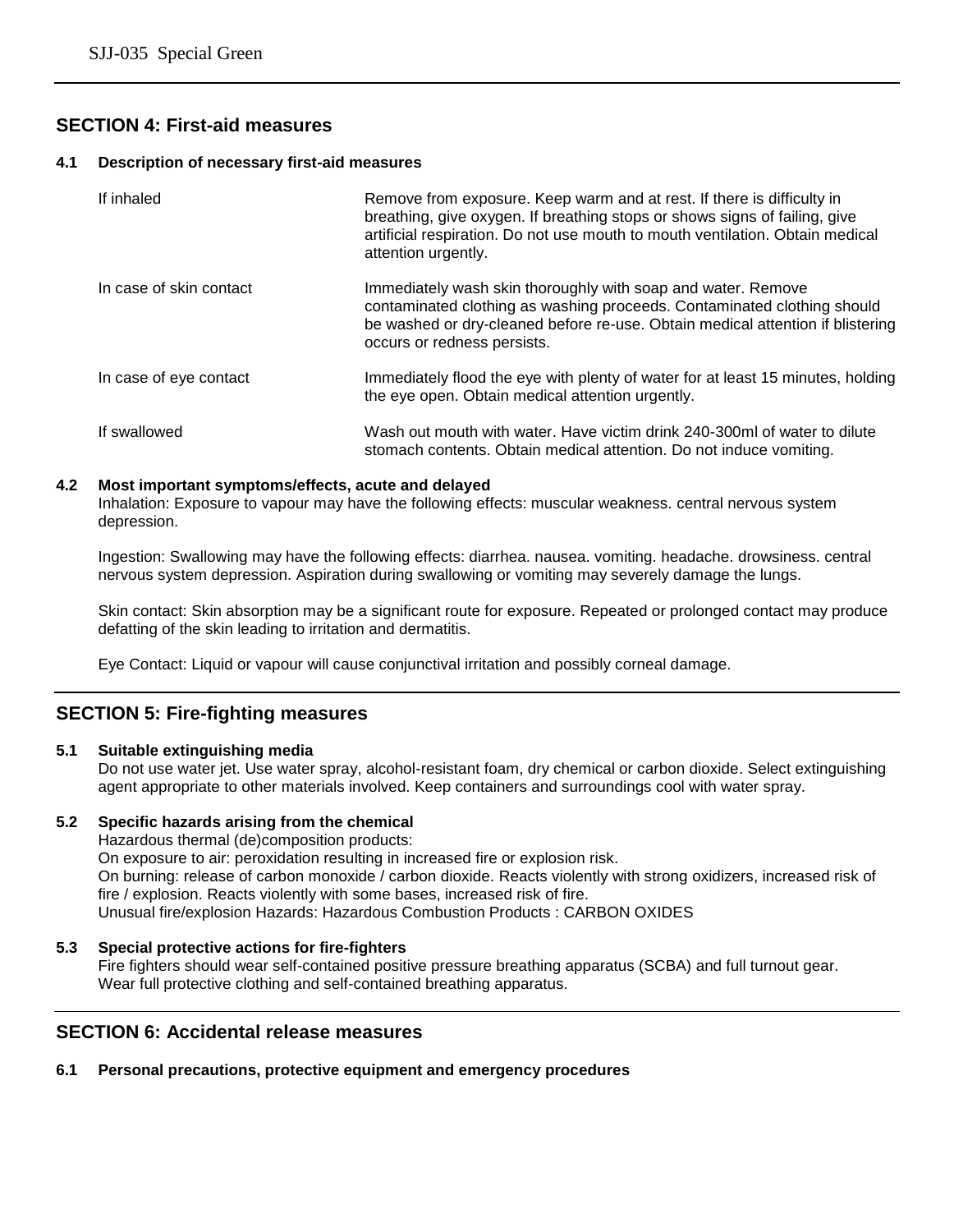SJJ-035 Special Green

Ventilate the area to dispel residual vapors. Wear appropriate protective clothing. Eliminate all sources of ignition. Wear respiratory protection.

## **6.2 Environmental precautions**

Allow to evaporate if it is safe to do so or contain and absorb using earth, sand or other inert material. Finally flush area with plenty of water. Advise authorities if spillage has entered water course or sewer or has contaminated soil or vegetation

### **6.3 Methods and materials for containment and cleaning up**

Ventilate area and clean by mopping or wet vac or using a suitable absorbent. Rinse remaining material to drain.

## **SECTION 7: Handling and storage**

## **7.1 Precautions for safe handling**

Use in well ventilated area. Avoid inhaling vapor. Avoid contact with eyes, skin and clothing.

**7.2 Conditions for safe storage, including any incompatibilities** Keep container tightly closed in a dry and well-ventilated place. Store between 40F and 120F

## **SECTION 8: Exposure controls/personal protection**

### **8.1 Control parameters**

**1. 2-Butoxyethanol (CAS: 111-76-2)** 

PEL (Inhalation): 50 ppm (OSHA) OSHA Annotated Table Z-1, [www.osha.gov](http://www.osha.gov/)

### **2. 2-Butoxyethanol (CAS: 111-76-2)**

PEL (Inhalation): 240 mg/m3 (OSHA) OSHA Annotated Table Z-1, [www.osha.gov](http://www.osha.gov/)

## **3. 2-Butoxyethanol (CAS: 111-76-2)**

PEL (Inhalation): 20 ppm (Cal/OSHA) OSHA Annotated Table Z-1, [www.osha.gov](http://www.osha.gov/)

#### **8.3 Individual protection measures, such as personal protective equipment (PPE)**

#### **Eye/face protection**

Face shield and safety glasses Use equipment for eye protection tested and approved under appropriate government standards such as NIOSH (US) or EN 166(EU).

#### **Skin protection**

Complete suit protecting against chemicals, The type of protective equipment must be selected according to the concentration and amount of the dangerous substance at the specific workplace.

#### **Body protection**

Wash hands, forearms, and face thoroughly after handling compounds and before eating, smoking, using lavatory, and at the end of day.

#### **Respiratory protection**

Respiratory protection if there is a risk of uncontrolled exposure to vapour.

#### **Thermal hazards & Environmental exposure controls** Not available.

## **SECTION 9: Physical and chemical properties**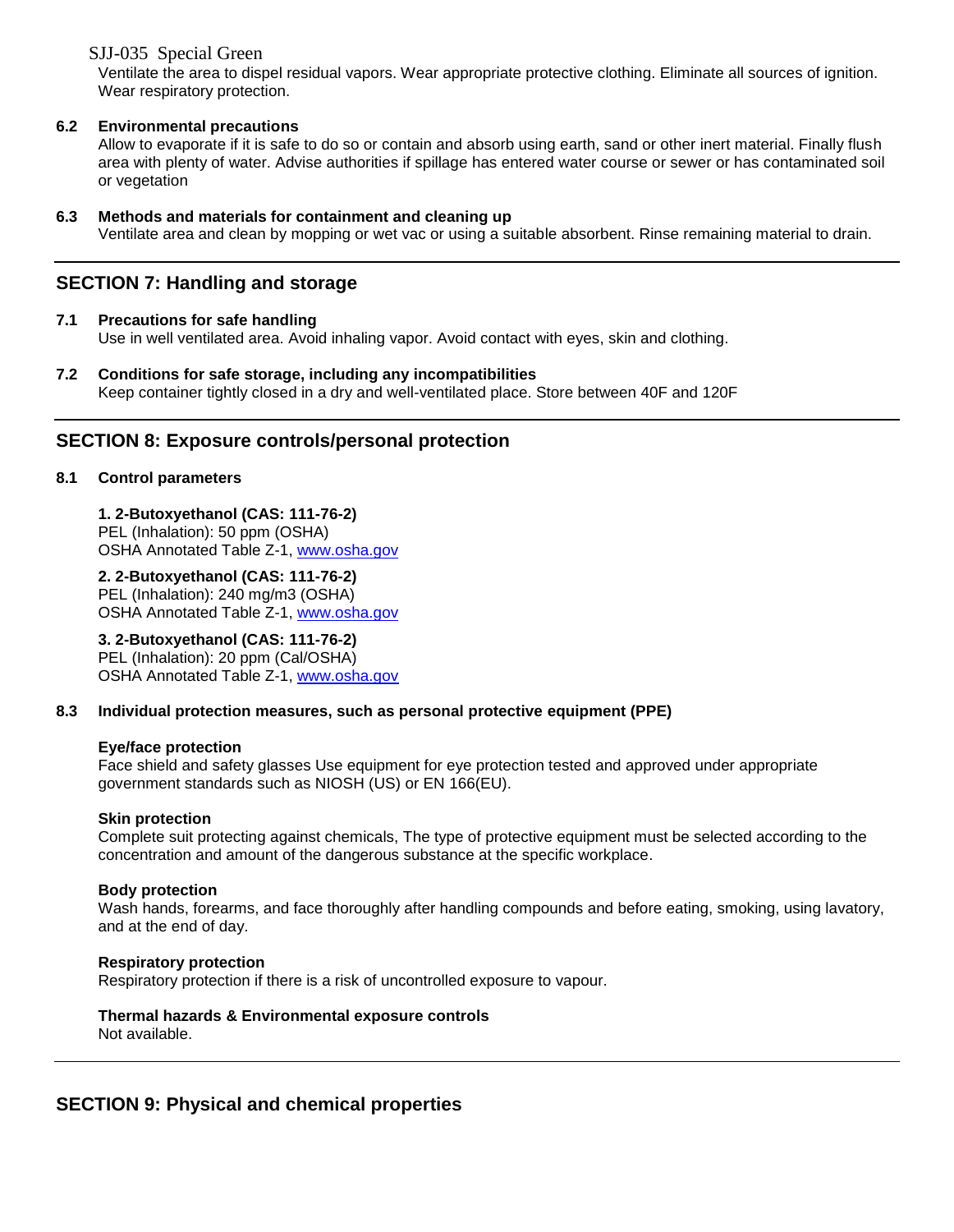## **Information on basic physical and chemical properties**

| Appearance/form                         | Green Liquid              |
|-----------------------------------------|---------------------------|
| Odor                                    | <b>Mild Citrus</b>        |
| Odor threshold                          | Not determined            |
| рH                                      | < 3.0                     |
| Melting point/freezing point            | Not determined            |
| Initial boiling point and boiling range | Not determined            |
| Flash point                             | >140F                     |
| Evaporation rate                        | Not determined            |
| Flammability (solid, gas)               | Not determined            |
| Upper/lower flammability limits         | Not determined            |
| Upper/lower explosive limits            | Not determined            |
| Vapor pressure                          | Not determined            |
| Vapor density                           | Not determined            |
| Relative density                        | 1.02                      |
| Solubility(ies)                         | <b>Completely Soluble</b> |
| Partition coefficient: n-octanol/water  | Not determined            |
| Auto-ignition temperature               | Not Determined            |
| Decomposition temperature               | Not determined            |
| Viscosity                               | Not Determined            |
| <b>Explosive properties</b>             | Not determined            |
| Oxidizing properties                    | Not Determined            |
|                                         |                           |

## **SECTION 10: Stability and reactivity**

#### **10.1 Reactivity**

Stable under normal use and temperature conditions.

- **10.2 Chemical stability** No specific information.
- **10.3 Possibility of hazardous reactions** None known.
- **10.4 Conditions to avoid** None known.
- **10.5 Incompatible materials** No chemical reactions are likely to occur.
- **10.6 Hazardous decomposition products** None known.

## **SECTION 11: Toxicological information**

## **Information on toxicological effects**

#### **Acute toxicity** Nonylphenoxypolyethoxyethanol LD50 Skin - Rat - > 16000 mg/kg - NDA

Coconut Oil Acid Diethanolamine Condensate (2/1) LD50 Oral - Rat - 12400 ul/kg Remarks: Acute Potential Health Effects: Skin: Causes skin irritation. It may be absorbed through skin. Acute Overexposure or polonged/repeated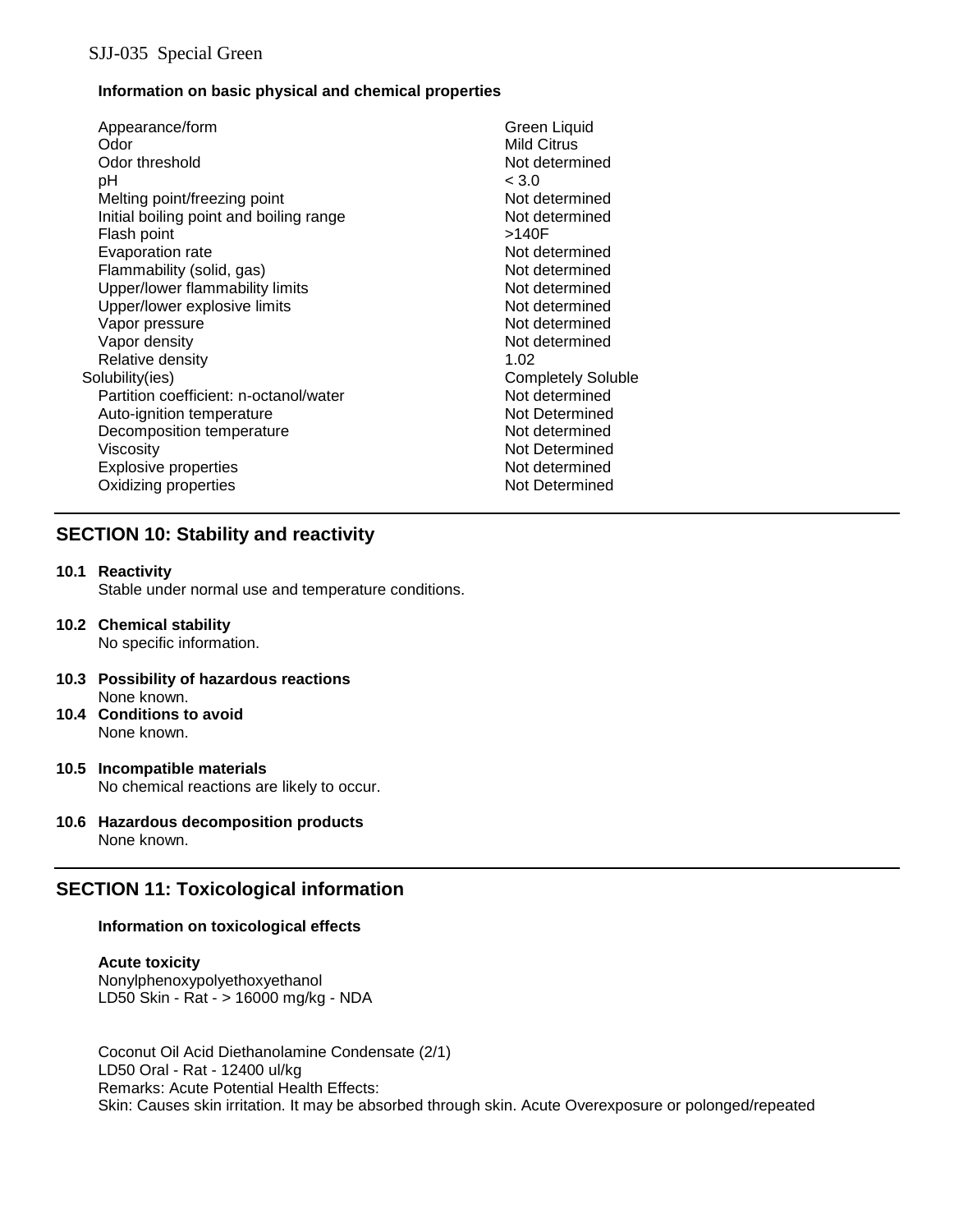## SJJ-035 Special Green

exposure by skin contact may affect the liver, urinary system (kidneys), and respiratory system. Eyes: Causes eye irritation.

Inhalation: Inhalation of vapor or mist may cause respiratory tract irritation.

Ingestion: May cause digestive tract irritation. The toxicological properties of this substance have not been fully investigated.

### Diethanolamine

LD50 Skin - Rabbit - 7640 uL/kg - LD50 Oral - Mouse - 3300 mg/kg LD50 Intraperitoneal - Rat - 120 mg/kg – LD50 Oral – Rat 620 uL/kg

### **Skin corrosion/irritation**

Ethylene Glycol Monobutyl Ether Eye & Skin Result: Hazardous in case of skin contact (irritant).

### **Carcinogenicity**

Coconut Oil Acid Diethanolamine Condensate (2/1) LD50 Oral - Rat - 10000 mg/kg Remarks: Hazardous in case of skin contact (irritant). Slightly hazardous in case of skin contact (permeator), of ingestion, of inhalation.

### **Reproductive toxicity**

Diethanolamine TDLo Oral - Rat - 2800 mg/kg - female 6-19 days of pregnancy Result: Effects on Fertility - Post-implantation mortality Effcts on Newborn - Growth statistics TDLo Skin - Rat - 15 gm/kg - female 6-15 days of pregnancy. Result: Maternal Effects - Other effects Effects on Newborn - other postnatal measures or effects

TDLo Skin - Rabbit - 4550 mg/kg - female 6-18 days of pregnancy. Result: Materan Effects - other effects Repeated or prolonged contact with spray mist may produce chronic eye irritation and severe skin irritation/exposure to spray mist may produce respiratory tract irritation leading to frequent attacks of bronchial infection.

## **SECTION 12: Ecological information**

#### **Toxicity**

Ethylene Glycol Monobutyl Ether LC50 - Lepomis macrochirus (bluegill) - 1341 ppm - 96 hours EC50 - Daphnia magna (water flea) - 1720 mg/l

Coconut Oil Acid Diethanolamine Condensate (2/1) LC50 - Daphnia magna (water flea) - 3.6 mg/l - 96 hours

**Persistence and degradability** Not determined

**Bioaccumulative potential** Not determined

**Mobility in soil** Not determined

**Results of PBT and vPvB assessment** Not determined